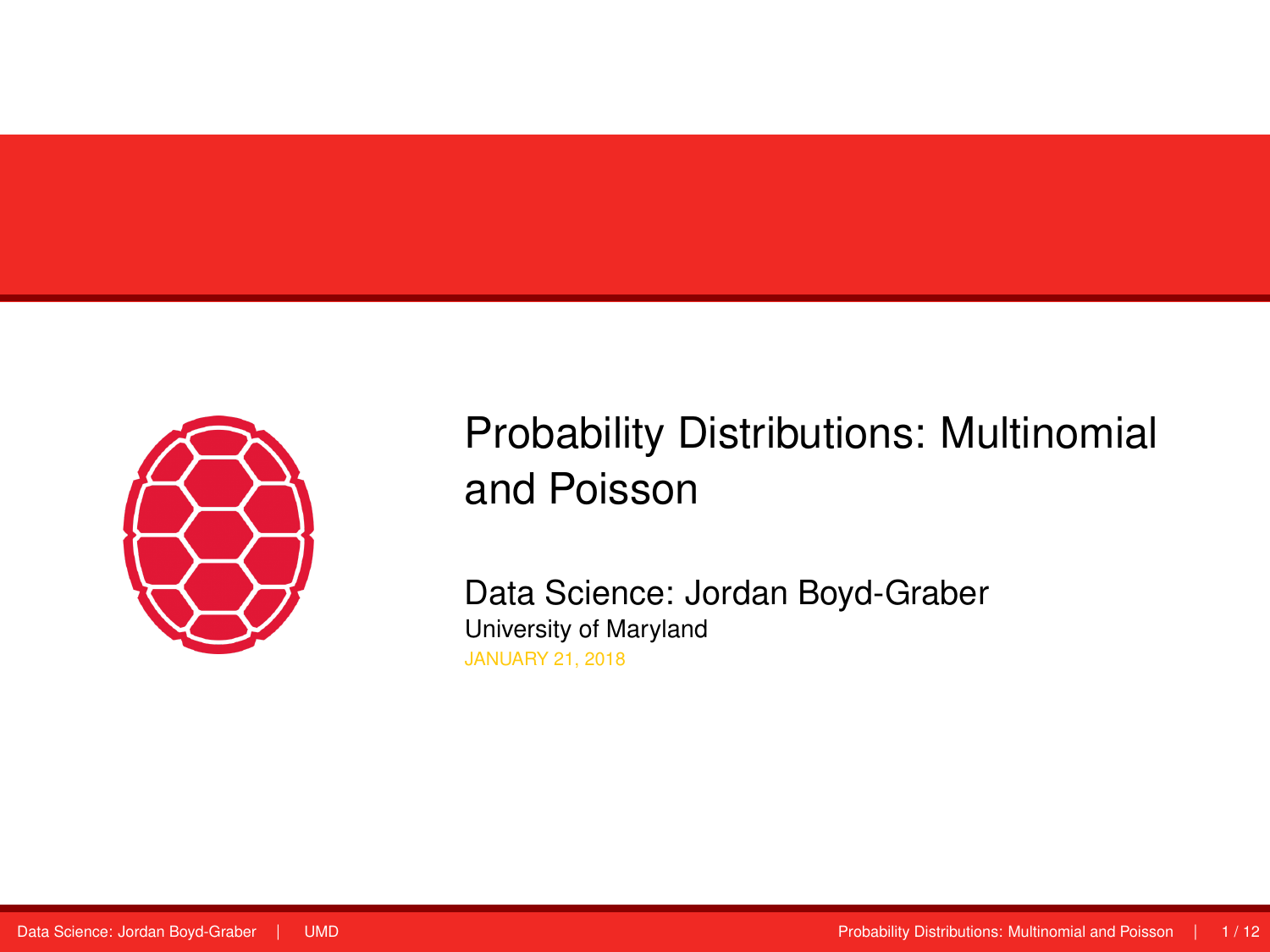- Recall: the binomial distribution is the number of successes from multiple Bernoulli success/fail events
- The **multinomial** distribution is the number of different outcomes from multiple categorical events
	- It is a generalization of the binomial distribution to more than two possible outcomes
	- $\Box$  As with the binomial distribution, each categorical event is assumed to be independent
	- **Bernoulli : binomial :: categorical : multinomial**
- **Examples:** 
	- $\Box$  The number of times each face of a die turned up after 50 rolls
	- $\Box$  The number of times each suit is drawn from a deck of cards after 10 draws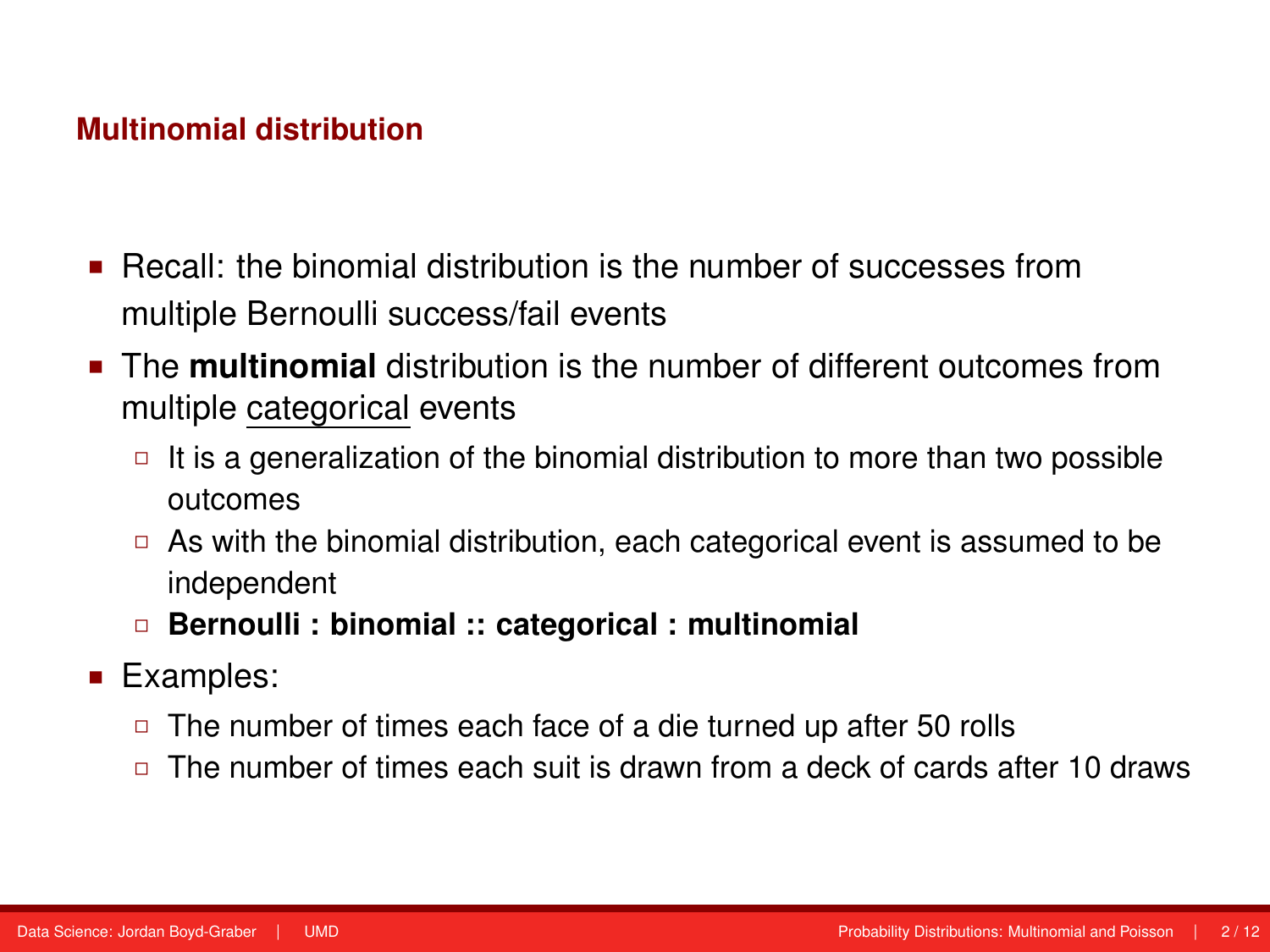- Notation: let  $\vec{X}$  be a vector of length *K*, where  $X_k$  is a random variable that describes the number of times that the *k*th value was the outcome out of *N* categorical trials.
	- The possible values of each *X<sup>k</sup>* are integers from 0 to *N*
	- $\Box$  All  $X_k$  values must sum to  $N: \sum_{k=1}^K X_k = N$
- Example: if we roll a die 10 times, suppose it comes up with the following values:

$$
\vec{X} = <1, 0, 3, 2, 1, 3>
$$

$$
X_2 = 0X_3 = 3X_4 = 2X_5 = 1X_6 = 3
$$

 $X_1 = 1$ 

 The multinomial distribution is a joint distribution over multiple random variables: *P*(*X*<sup>1</sup> ,*X*<sup>2</sup> ,...,*X<sup>K</sup>* )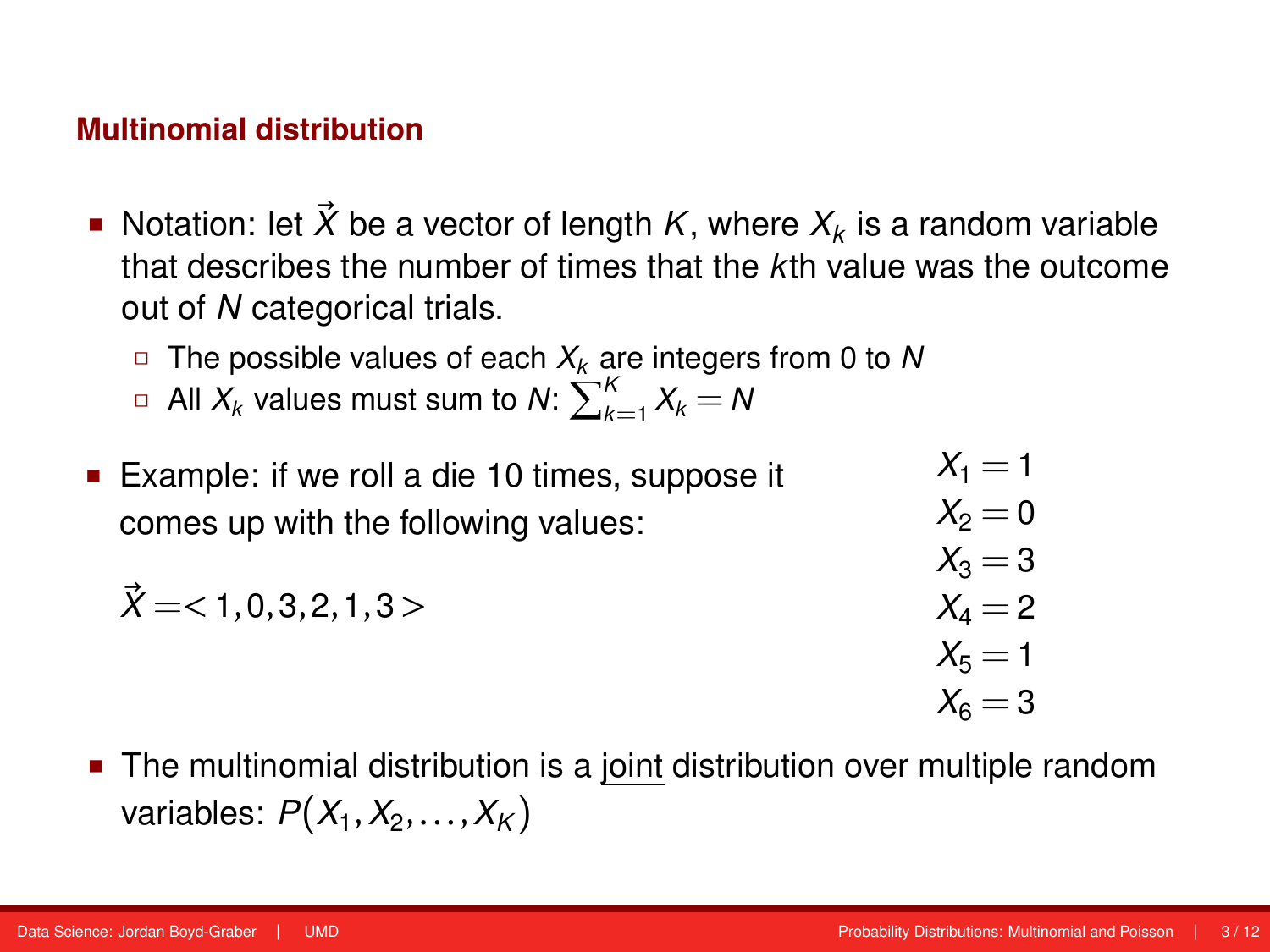**Suppose we roll a die 3 times. There are 216 (6<sup>3</sup>) possible outcomes:** 

$$
P(111) = P(1)P(1)P(1) = 0.00463
$$
  
\n
$$
P(112) = P(1)P(1)P(2) = 0.00463
$$
  
\n
$$
P(113) = P(1)P(1)P(3) = 0.00463
$$
  
\n
$$
P(114) = P(1)P(1)P(4) = 0.00463
$$
  
\n
$$
P(115) = P(1)P(1)P(5) = 0.00463
$$
  
\n
$$
P(116) = P(1)P(1)P(6) = 0.00463
$$
  
\n... ... ...  
\n
$$
P(665) = P(6)P(6)P(6) = 0.00463
$$

What is the probability of a particular vector of counts after 3 rolls?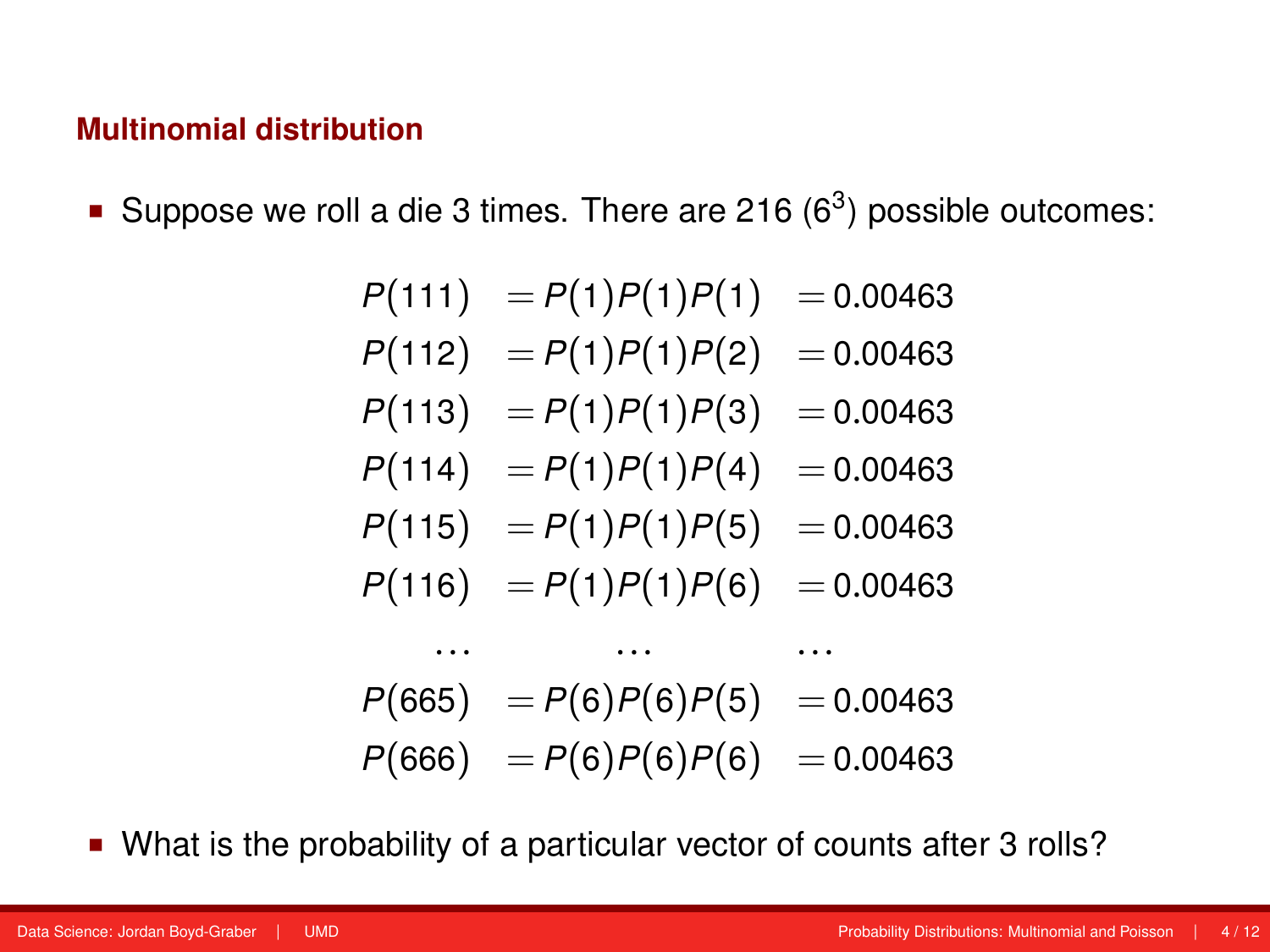- What is the probability of a particular vector of counts after 3 rolls?
- Example 1:  $\vec{X} = < 0, 1, 0, 0, 2, 0 >$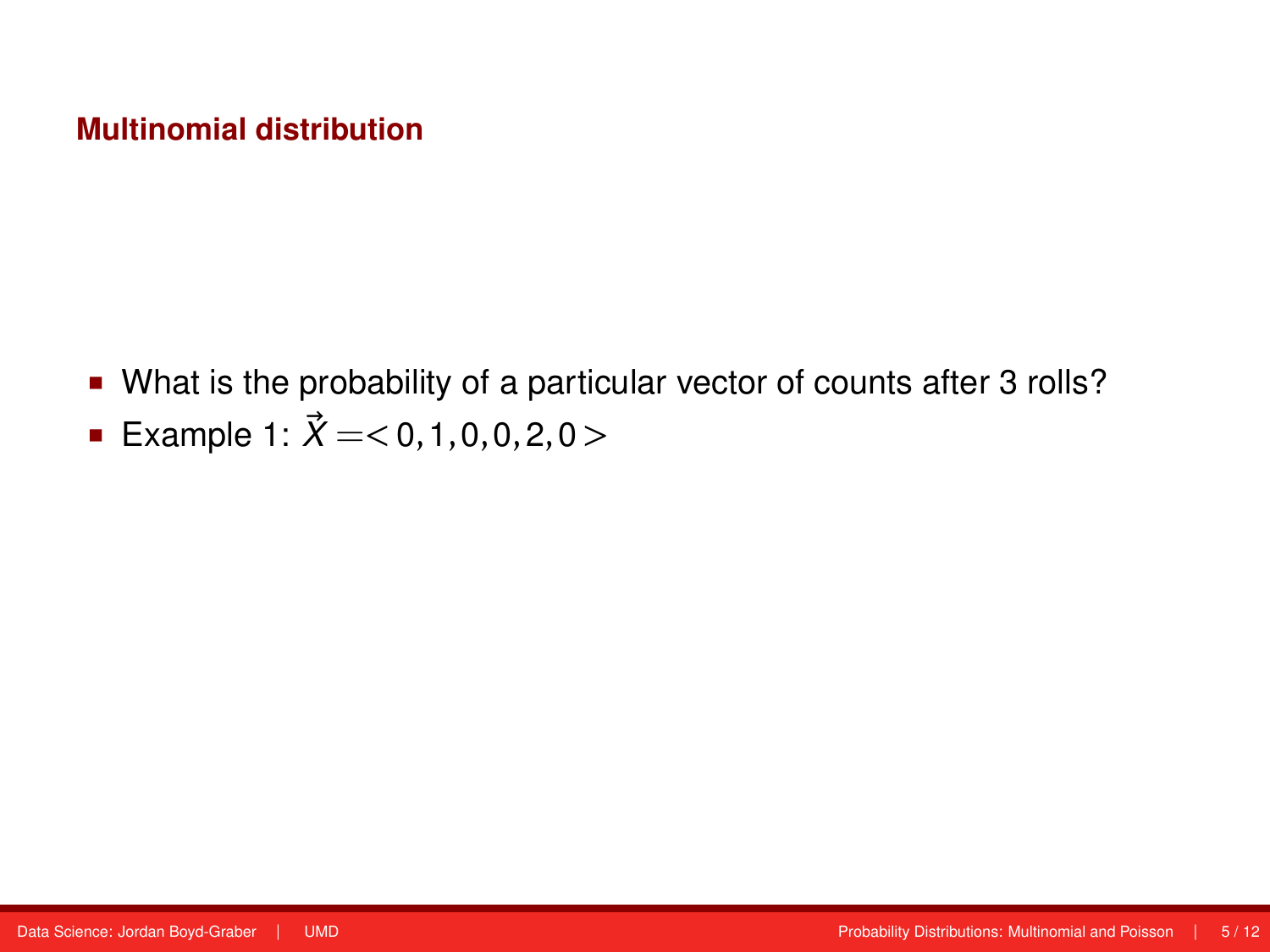- What is the probability of a particular vector of counts after 3 rolls?
- Example 1:  $\vec{X} = < 0, 1, 0, 0, 2, 0 >$ 
	- $P(\vec{X}) = P(255) + P(525) + P(552) = 0.01389$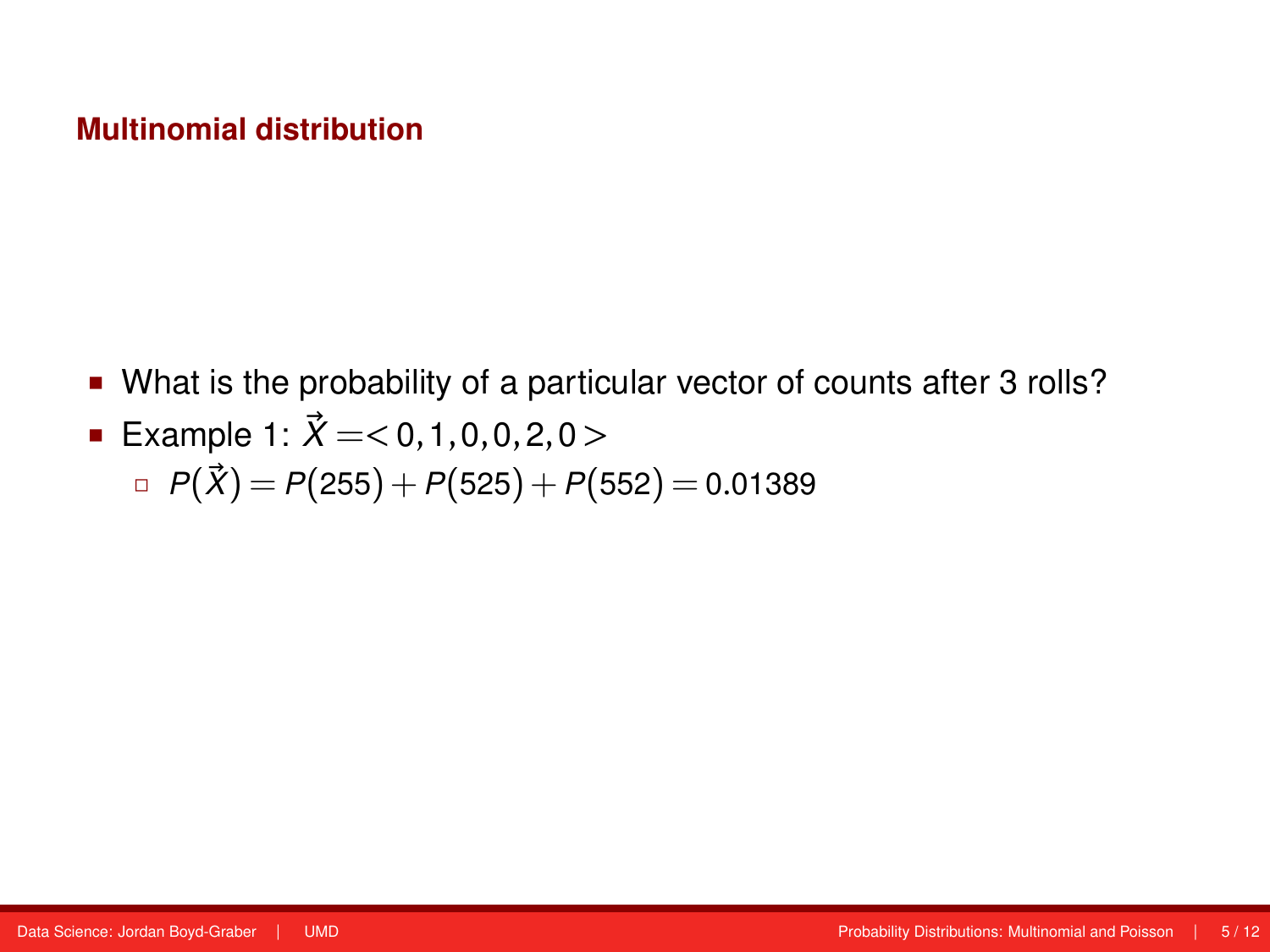- What is the probability of a particular vector of counts after 3 rolls?
- Example 1:  $\vec{X} = < 0, 1, 0, 0, 2, 0 >$ 
	- $P(\vec{X}) = P(255) + P(525) + P(552) = 0.01389$
- Example 2: *X~* =*<* 0,0,1,1,1,0 *>*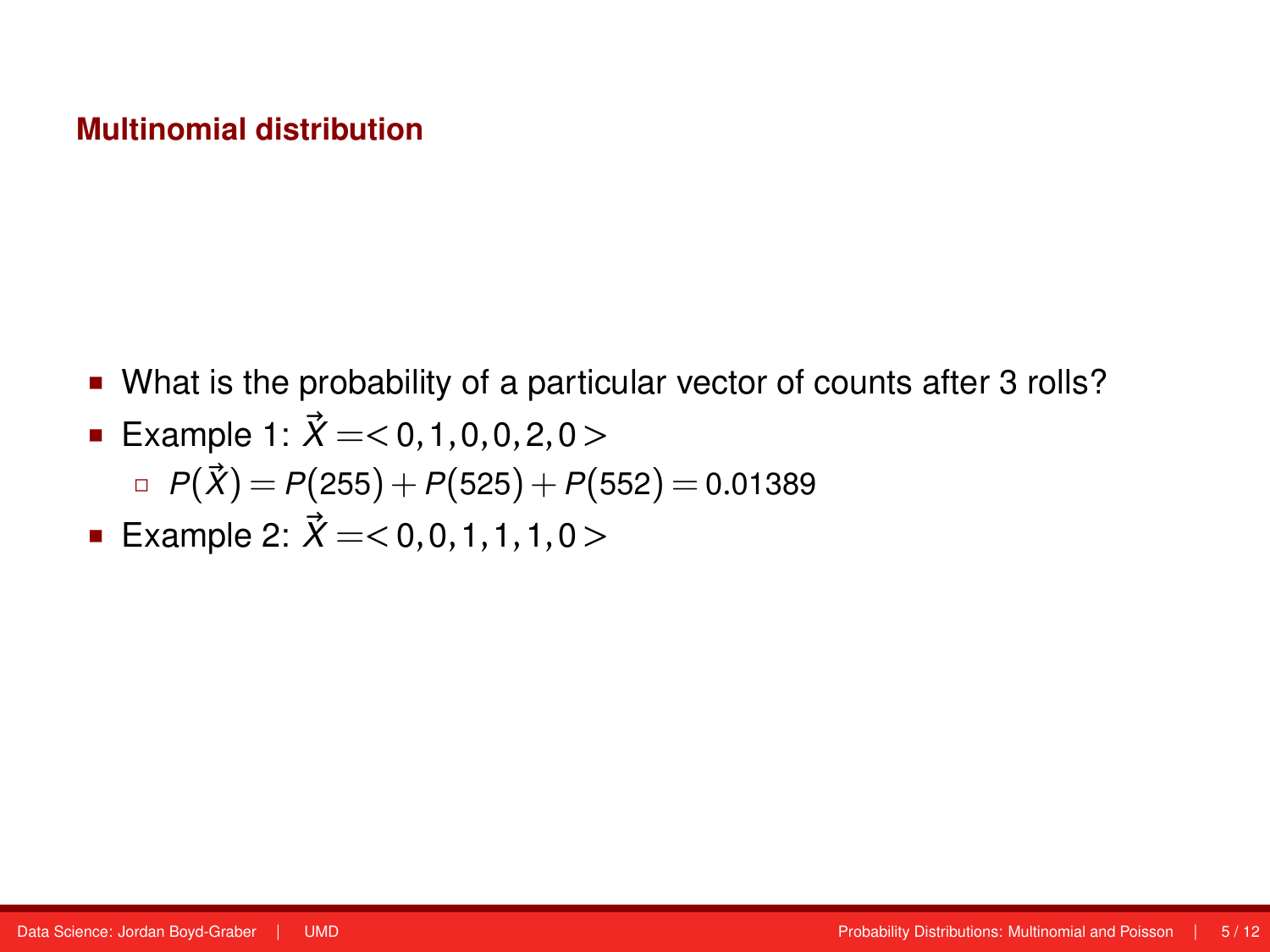What is the probability of a particular vector of counts after 3 rolls?

■ Example 1: 
$$
\vec{X}
$$
 = < 0, 1, 0, 0, 2, 0 >

$$
P(\vec{X}) = P(255) + P(525) + P(552) = 0.01389
$$

# Example 2: *X~* =*<* 0,0,1,1,1,0 *>*  $P(\vec{X}) = P(345) + P(354) + P(435) + P(453) + P(534) + P(543) = 0.02778$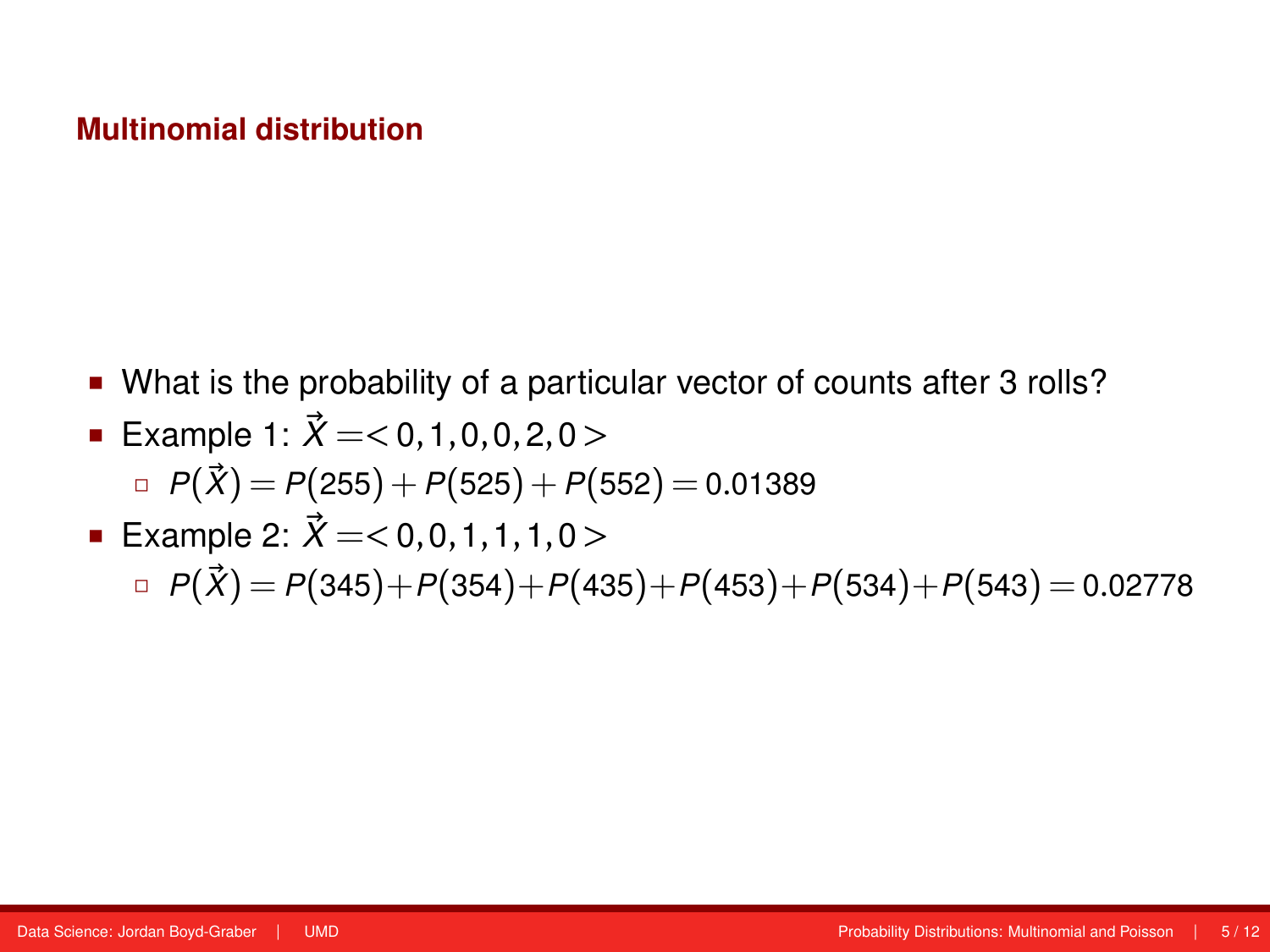The probability mass function for the multinomial distribution is:

$$
f(\vec{x}) = \underbrace{\frac{N!}{\prod_{k=1}^{K} x_k!}}_{\substack{\text{Generalization of} \\ \text{binomial coefficient}}} \prod_{k=1}^{K} \theta_k^{x_k}
$$

- Like categorical distribution, multinomial has a *K*-length parameter vector  $\vec{\theta}$  encoding the probability of each outcome.
- Like binomial, the multinomial distribution has a additional parameter *N*, which is the number of events.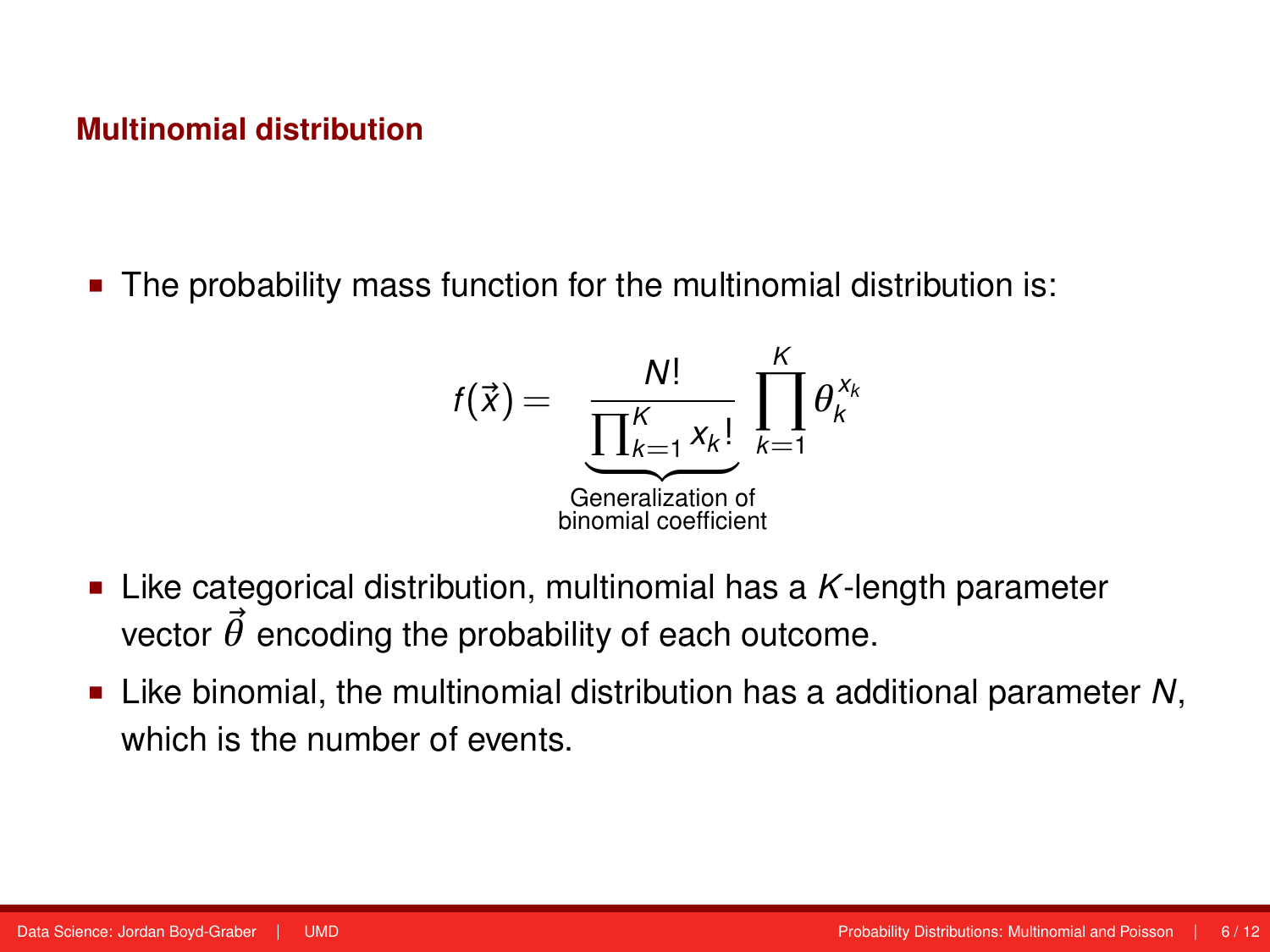#### **Multinomial distribution: summary**

- **Categorical distribution is multinomial when**  $N = 1$ **.**
- Sampling from a multinomial: same code repeated *N* times.
	- □ Remember that each categorical trial is independent.
	- $\Box$  Question: Does this mean the count values (i.e., each  $X_1,$   $X_2$ , etc.) are independent?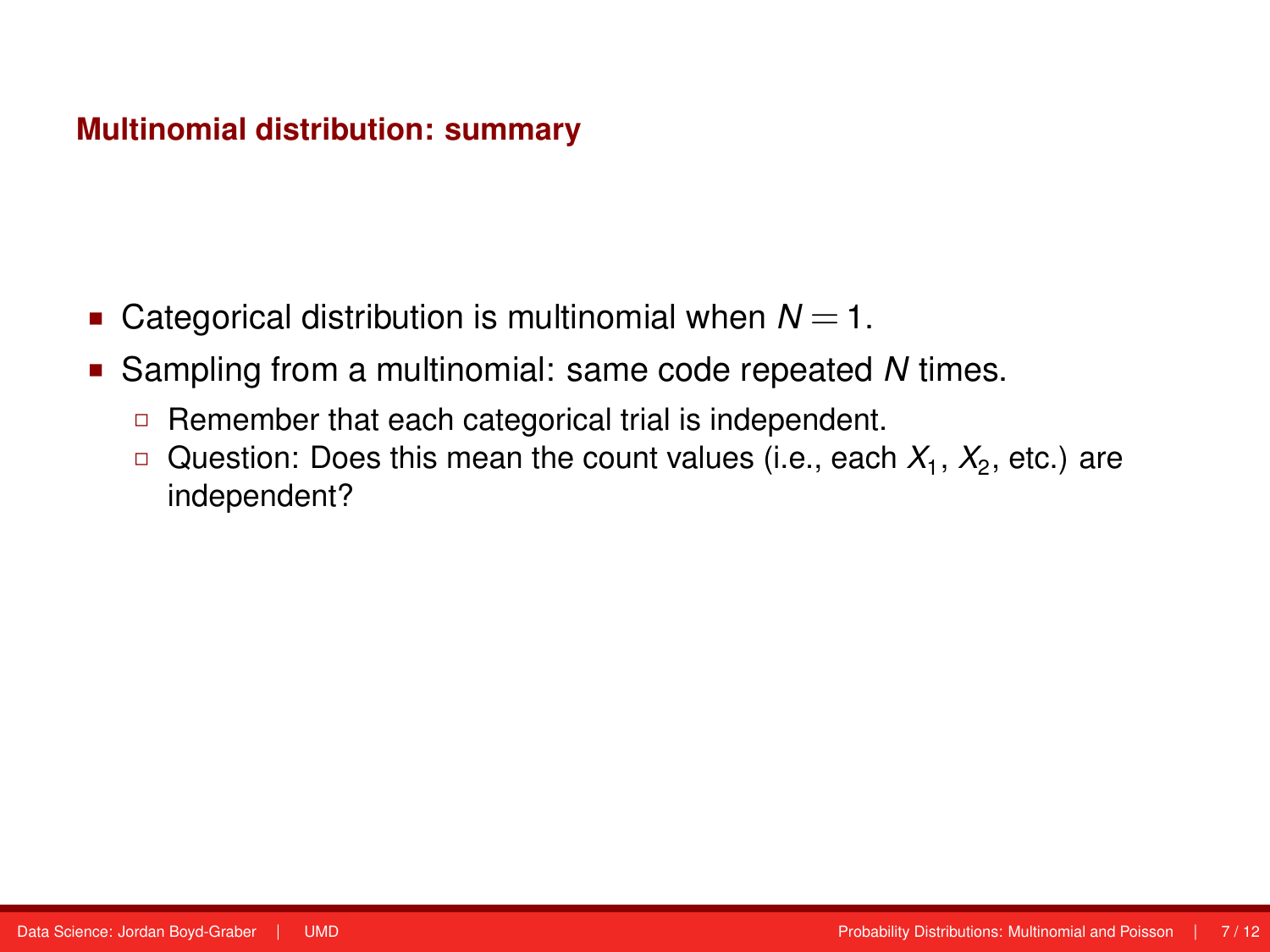#### **Multinomial distribution: summary**

- **Categorical distribution is multinomial when**  $N = 1$ **.**
- Sampling from a multinomial: same code repeated *N* times.
	- $\Box$  Remember that each categorical trial is independent.
	- $\Box$  Question: Does this mean the count values (i.e., each  $X_1,$   $X_2$ , etc.) are independent?
		- No! If  $N = 3$  and  $X_1 = 2$ , then  $X_2$  can be no larger than 1 (must sum to N).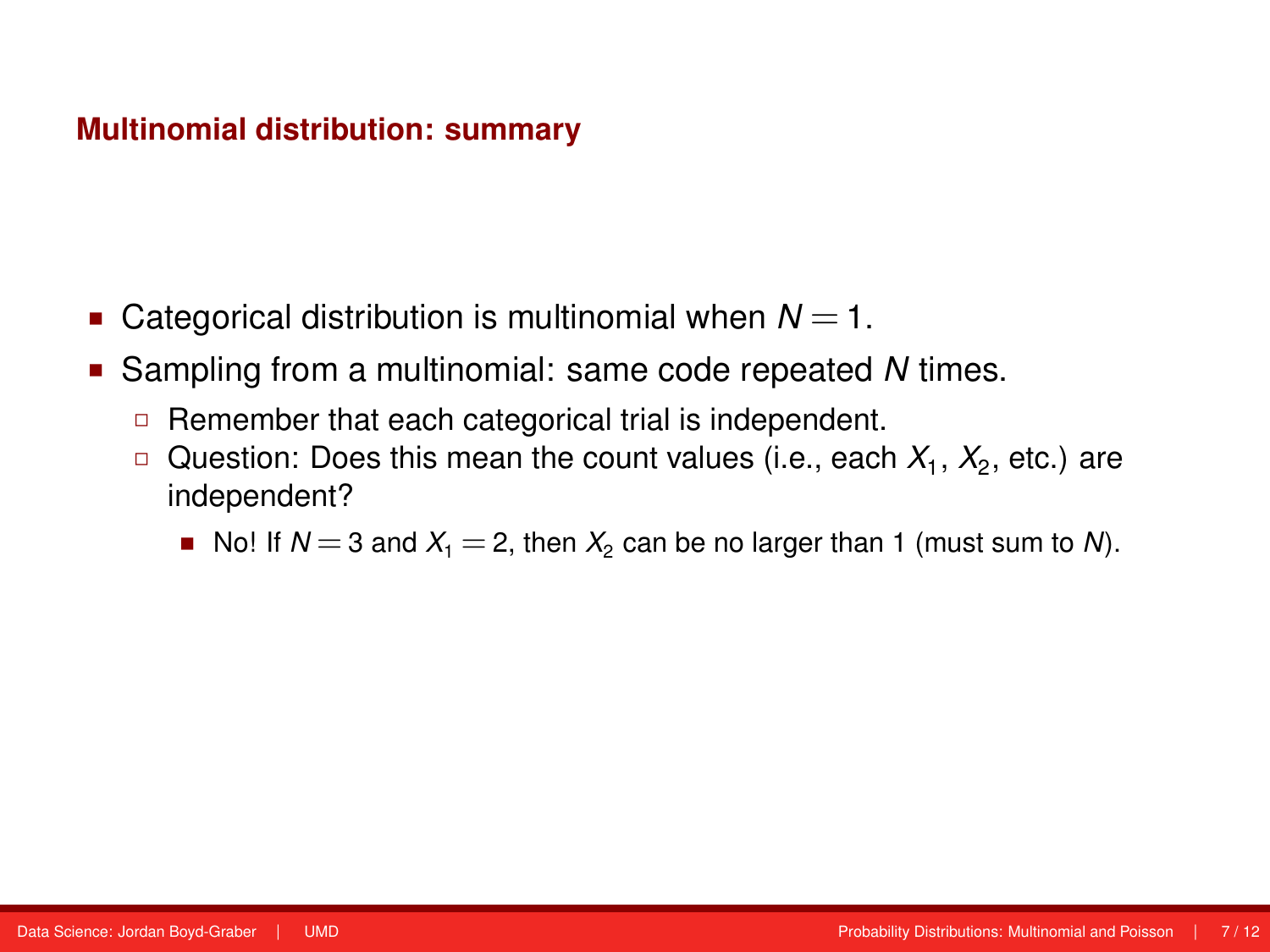#### **Multinomial distribution: summary**

- Categorical distribution is multinomial when  $N = 1$ .
- Sampling from a multinomial: same code repeated *N* times.
	- $\Box$  Remember that each categorical trial is independent.
	- $\Box$  Question: Does this mean the count values (i.e., each  $X_1,$   $X_2$ , etc.) are independent?
		- No! If  $N = 3$  and  $X_1 = 2$ , then  $X_2$  can be no larger than 1 (must sum to N).
- **Remember this analogy:** 
	- **Bernoulli : binomial :: categorical : multinomial**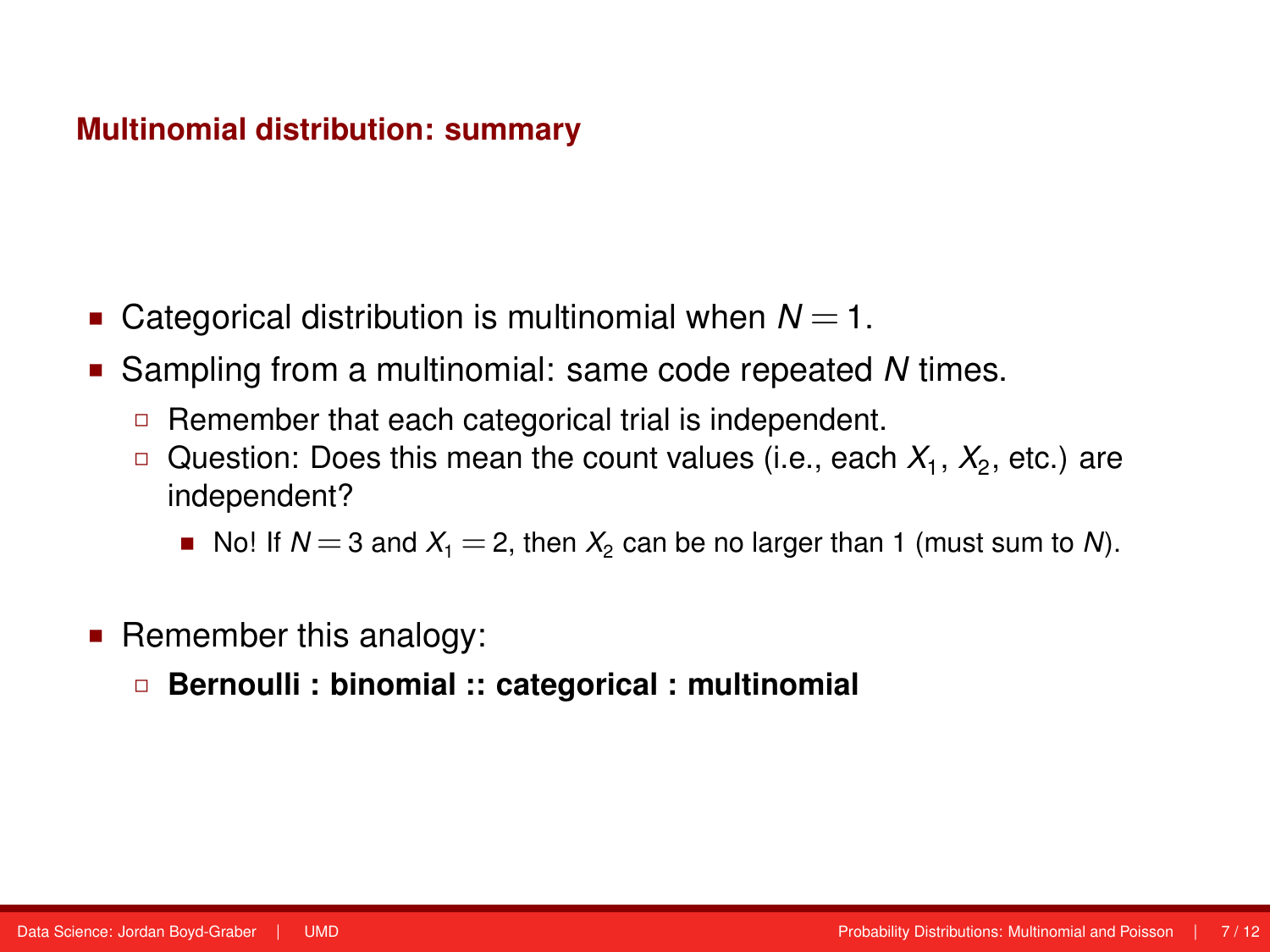- We showed that the Bernoulli/binomial/categorical/multinomial are all related to each other
- **EXECT:** Lastly, we will show something a little different
- **The Poisson** distribution gives the probability that an event will occur a certain number of times within a time interval
- Examples:
	- □ The number of goals in a soccer match
	- $\Box$  The amount of mail received in a day
	- □ The number of times a river will flood in a decade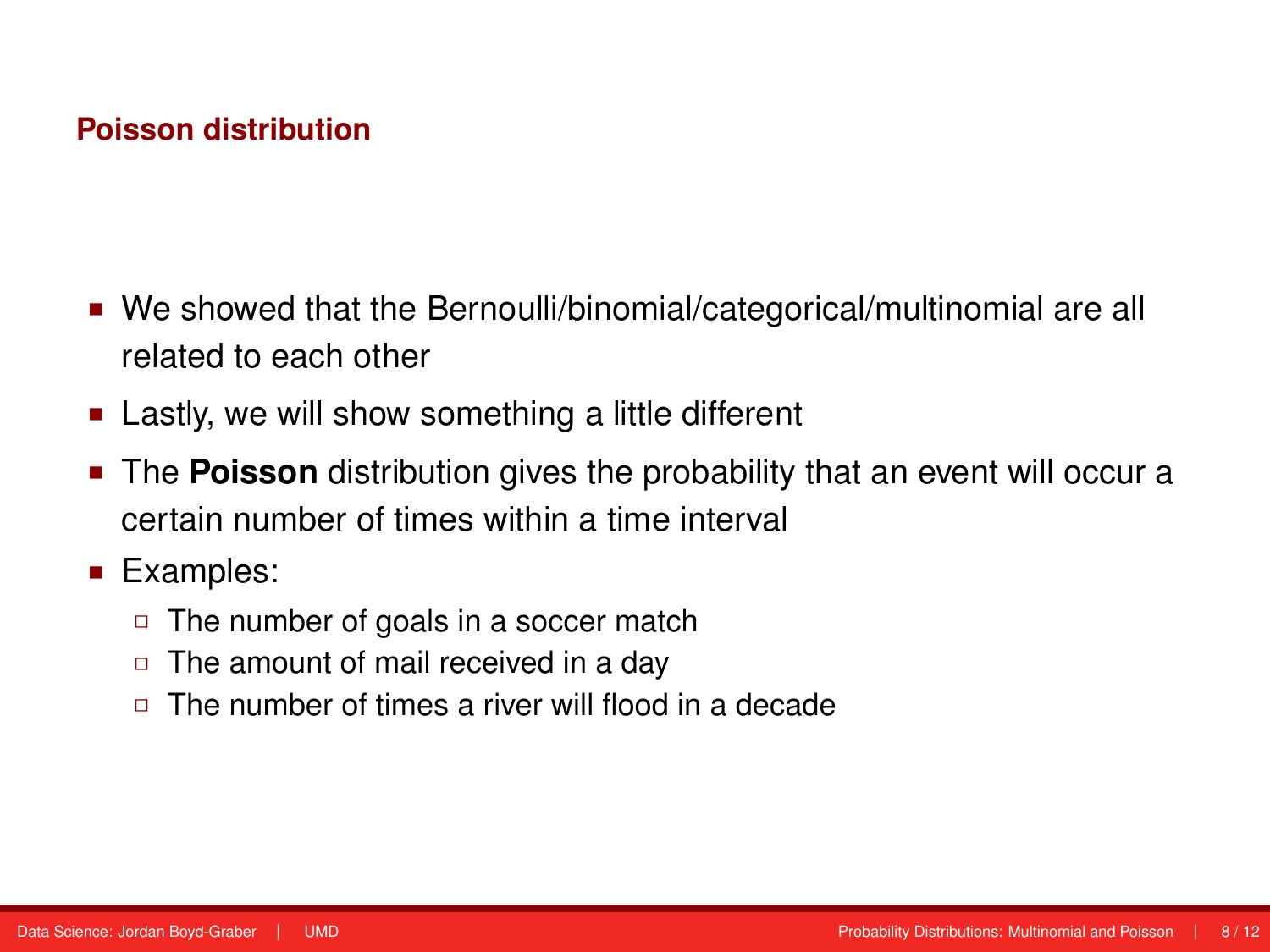- $\blacksquare$  Let the random variable *X* refer to the count of the number of events over whatever interval we are modeling.
	- $\Box$  *X* can be any positive integer or zero: {0, 1, 2, ...}
- The probability mass function for the Poisson distribution is:

$$
f(x) = \frac{\lambda^x e^{-\lambda}}{x!}
$$

The Poisson distribution has one parameter  $\lambda$ , which is the average number of events in an interval.

$$
\square \mathbb{E}[X] = \lambda
$$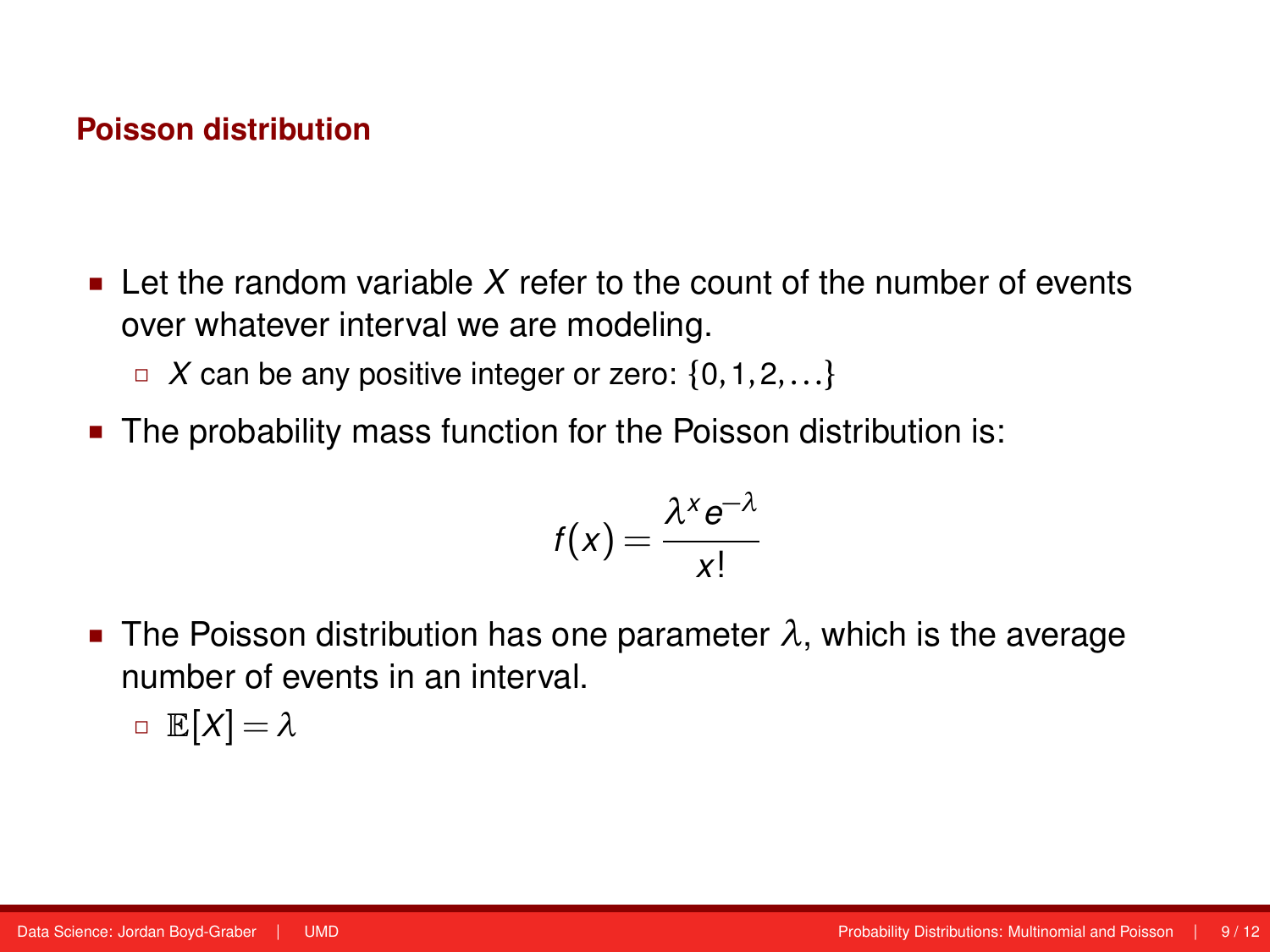